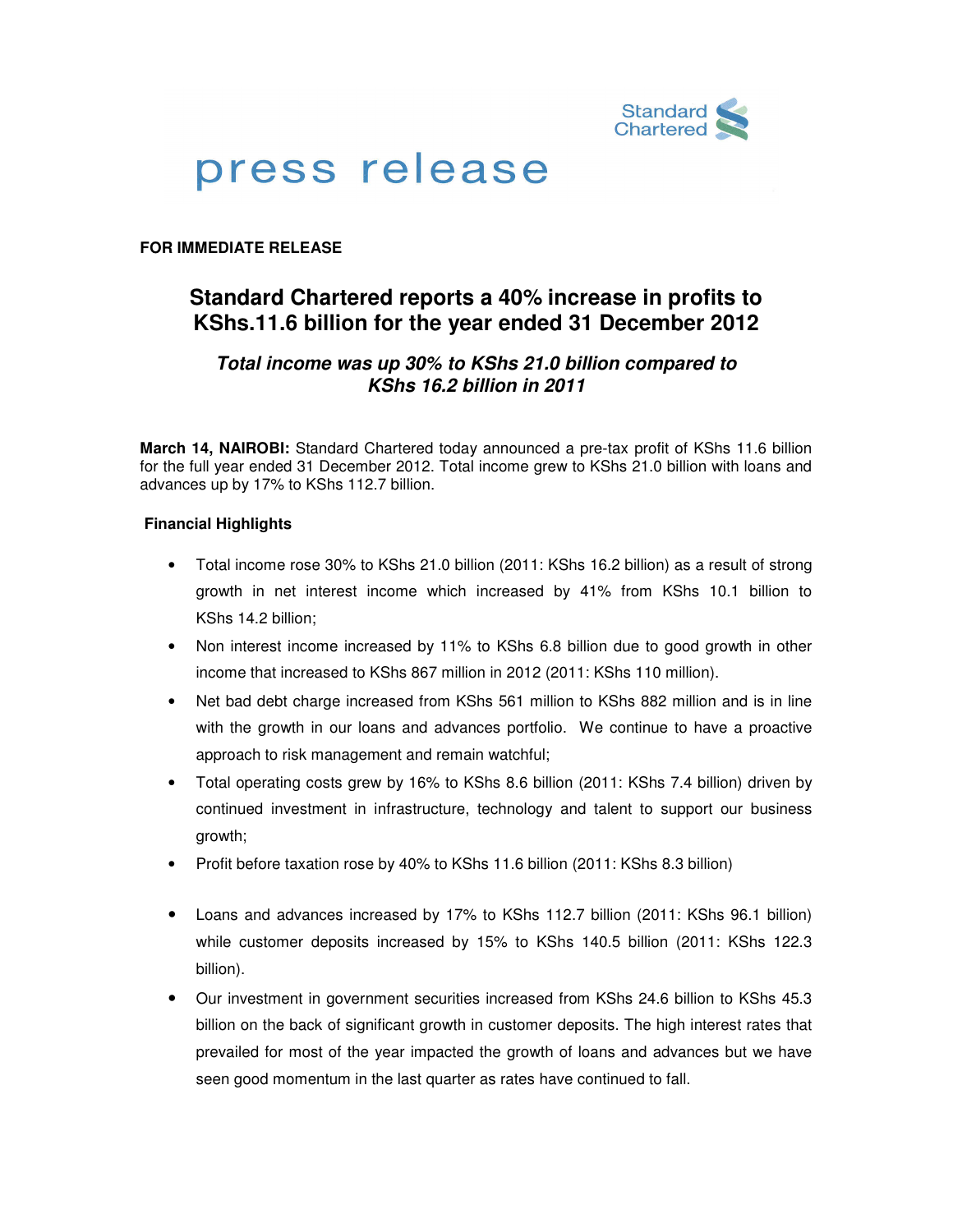## **Financial Details**

#### **Revenue**

Total revenue grew to KShs 21.0 billion, driven mainly by the following:

- Interest income on loans and advances increased by 56% to KShs 14.9 billion on the back of strong asset growth across both businesses and higher interest rates that prevailed for most of the year;
- Interest income from investments in government securities increased by 95% largely on account of increased volumes;
- Total interest expense increased by 172% to KShs 5.5 billion primarily due to an increase in interest expense on customer deposits which grew by 228% in 2012 on account of growth in both volumes and high interest rates occasioned by tight liquidity in the market;
- Income from foreign exchange trading remained relatively flat at KShs 2.6 billion;
- Fees and commissions decreased marginally by 2% from KShs 3.4 billion to KShs 3.3 billion due to lower number of large value transactions during the year;
- Other income comprising mainly of income on government securities sales increased to KShs 867 million due to a well positioned book and also on account of positive MTM gains on the bond trading book and MTM derivatives.

## **Costs**

Total operating expenses increased by 16% to KShs 8.6 billion.

- Staff costs grew by 24% to KShs 4.6 billion as we continued to grow staff headcount in line with our business expansion;
- Premises and equipment costs decreased by 13% to KShs 0.6 billion (2011: KShs 0.7 billion) due to the one-off revenue expenditure relating to the head office in 2011;
- Depreciation and amortisation increased by 26% to KShs 0.9 billion largely on account of the amortisation charge on the intangible asset relating to the acquisition of the Custodial Services business as well as our continued investment in infrastructure and technology to support our business growth. In particular we had a full year of depreciation for the head office compared to 9 months in 2011;
- Other costs increased by 8% to KShs 2.4 billion in line with increased operating costs due to increased business and also because of increases in operating expenses such as courier services, hire of equipment among others.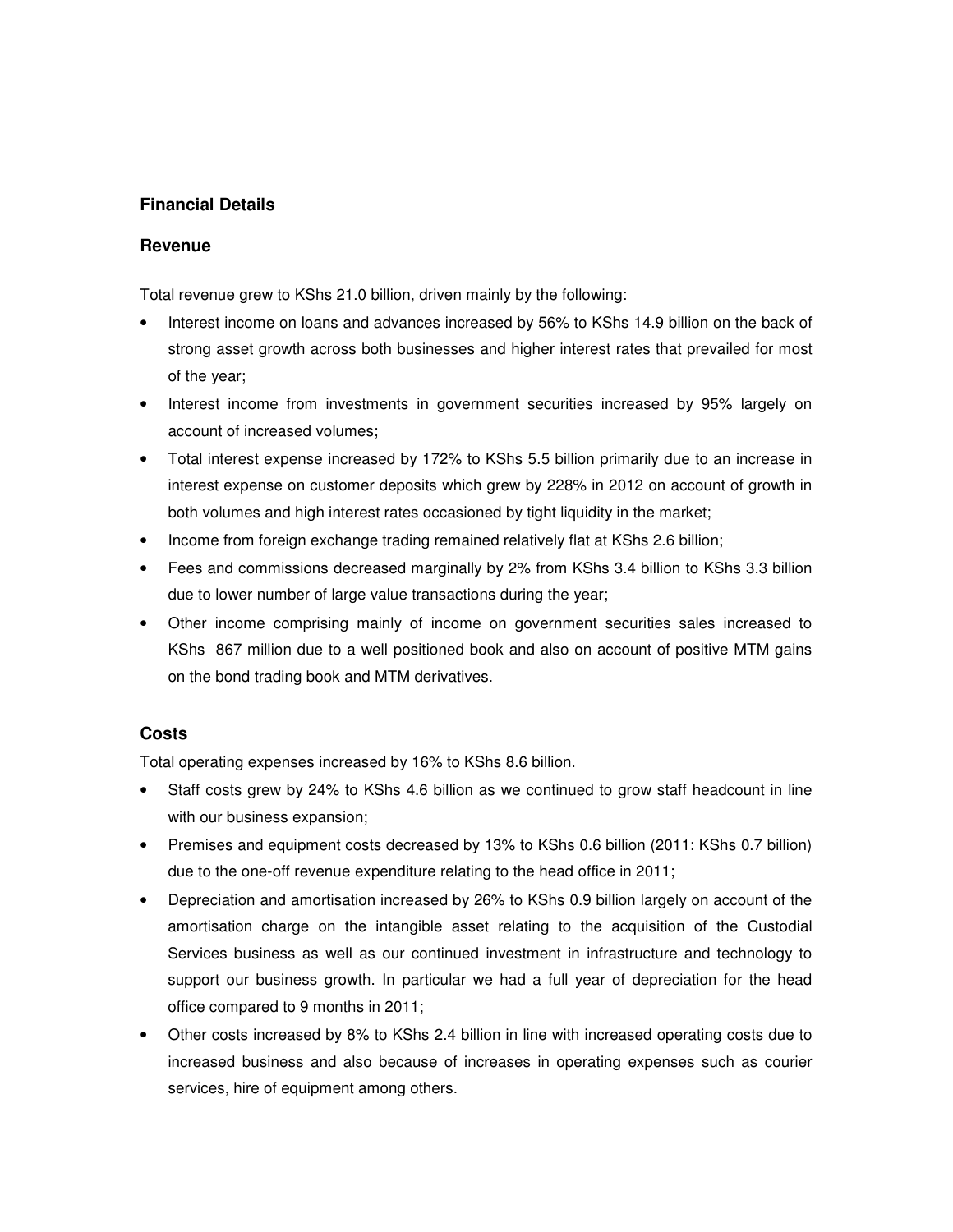#### **Non – Performing Loans and Net Bad Debt Charge**

Non-performing loans were KShs 2.2 billion compared to KShs 1.0 billion in 2011**.** This translates to 1.9% of gross total loans compared to 1.1% in 2011. The quality of the asset book remains good and is well diversified and conservatively positioned. WB loans continue to remain well diversified and largely short tenor. The consumer book is predominantly secured and we have selectively grown our unsecured portfolio.

## **Dividend**

As you are aware the Central Bank of Kenya released revised Prudential Guidelines in November 2012 to be effective from 1 January 2013. The capital requirements have been significantly enhanced requiring additional capital to ensure compliance. There are a number of transitional arrangements which will culminate in full compliance by 31 December 2014. The Banks are now required to set aside capital for operational and market risk in addition to credit risk. Further, a capital conservation buffer of 2.5% has been introduced taking total capital adequacy ratio up to 14.50%.

The Board will be recommending to the shareholders at the forthcoming Annual General Meeting, the payment of a final dividend for the year of KShs 12.50 for every ordinary share of KShs 5.00. This compares to KShs 11.00 per ordinary share in 2011.This dividend payout gives us the right balance between bolstering our capital base to enable us pursue growth in loans and advances and continue to deliver attractive returns to our investors and to ensure we meet the enhanced capital requirements.

Richard Etemesi, Managing Director and Chief Executive Officer, Standard Chartered, said: "In 2012, we continued on the path of rapid growth, strong financial performance and excellent strategic progress. We delivered against a balanced scorecard of growth and performance and cost control and risk management. Both our Wholesale and Consumer Banking businesses contributed 54 per cent and 46 per cent to operating income respectively, underlining our success in completely transforming the Consumer Bank and building a balanced business is a strong testament to our diversified business.

Looking ahead, we see a lot of opportunities as the country moves into a devolved government structure and gears up to achieving the Vision 2030 goals. There are opportunities in Infrastructure development/financing, energy and manufacturing. The business is well positioned